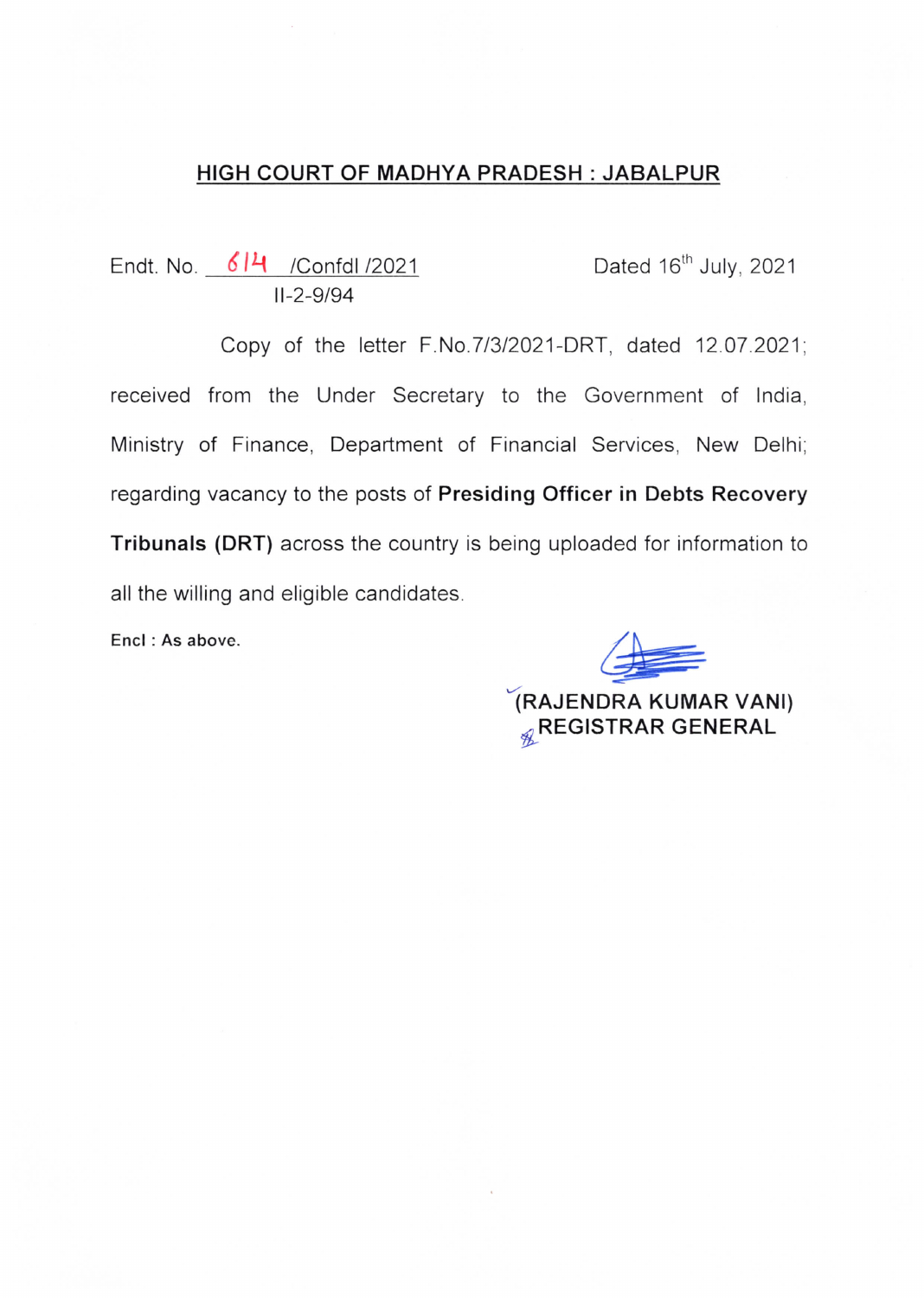### F. No. 7/3/2021-DRT Government of India Ministry of Finance Department of Financial Services

3rd floor, Jeevan Deep Building. Sansad Marg, New Delhi - 110001

12"` July, 2021

TO,

The Registrars General of All High Courts in India

Subject : Filling up the posts of Presiding Officer in Debts Recovery Tribunals.

#### Sir/Madam,

I am directed to say that applications are invited from eligible and willing candidates, to fill up the fifteen existing vacancies of Presiding Officer (P.O,) in various DRTs at (i) DRT-1 Chandigarh (ii) DRT-2 Chandigarh (iii) DRT-3 Chandigarh (iv) DRT-1 Chennai (v) DRT Cuttack (vi) DRT Dehradun (vii) DRT-1 Delhi (viii) DRT-2 Delhi (ix) DRT-3 Delhi (x) DRT-2 Ernakulam (xi) DRT Jabalpur (xii) DRT-1 Kolkata (xiii) DRT Nagpur (xiv) DRTPatna and (xv) DRT Pune and also to prepare a panel of candidates for filling up anticipated and unforeseen vacancies in any of the other Debts Recovery Tribunals (DRTs) across the country, which may arise up to 31.03.2022, in terms of The Tribunal, Appellate Tribunal and Other Authorities (Qualifications, Experience and Other Conditions of Service of Members) Rules, 2020 dated 12,02.2020, The Tribunal, Appellate Tribunal and Other Authorities (Qualifications, Experience and Other Conditions of Service of Members) (Amendment) Rules, 2021 dated 30.06.2021 and The Tribunals Reforms (Rationalisation and Conditions of Service) Ordinance 2021 dated 04.04.2021, read together. The qualifications/eligibility criteria is as under:

"A person shall not be qualified for appointment as Presiding Officer of the Debts Recovery Tribunal, unless he, is, or has been, a DistrictJudge."

2. The Candidates who had applied for the post of PO against the vacancy circular No 7/3/2020-DRT dated 23.06.2020 (process since cancelled) need to apply/submit a fresh application for the post of PO, if they are willing and eligible as per the present qualifications/eligibility criteria.

3. In accordance with the Rule 11(3) of the above cited Rules of 2020, the Presiding Officer of the DRT shall be paid a salary of  $Rs.1,44,200 - 2,18,200$  and shall be entitled to draw allowances as are admissible to a Government of India officer holding Group 'A' post carrying the same pay. The terms and conditions of service applicable to the post of Presiding Officer of a DRT shall be regulated in accordance with the Rules of 2020 and amendments as applicable on the date of appointment of the Presiding Officer.

.... 2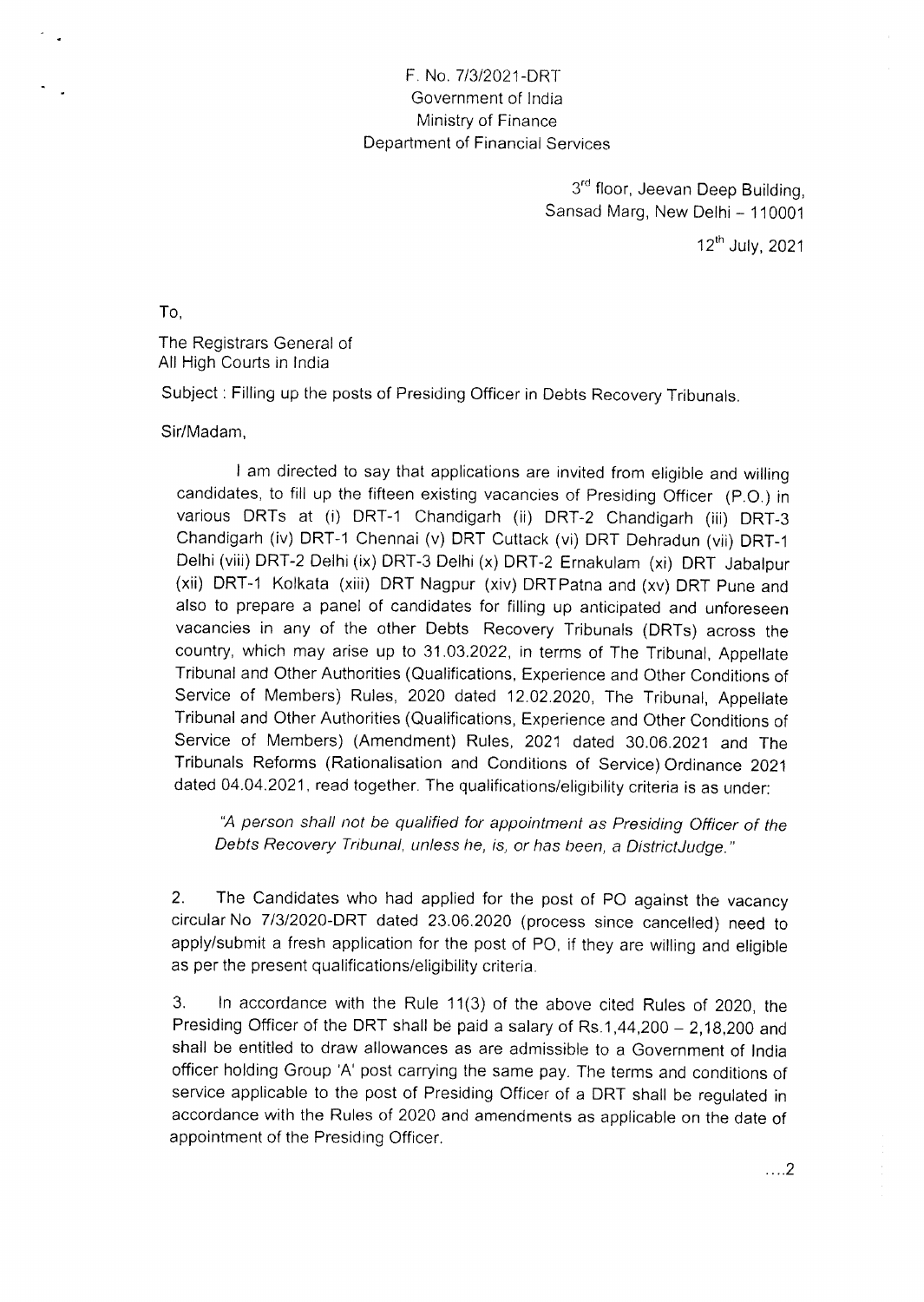4. Eligible and willing candidates may be advised to apply through proper channel. if they are in-Service or they may apply directly if they have retired from service, in the prescribed proforma (copy enclosed), along with attested copies of Annual Confidential Reports/Annual Performance appraisal Reports (ACRs/ APARs) for the last five years i.e. 2015-16 to 2019-20. In case ACR/APAR for a period more than 3 months is not recorded then ACRs/APARs prior to 2015-16 for the matching period along with No Report Certificate (NRC) may be submitted. Information on disposalof cases in last two years of service, vigilance clearance and integrity certificate may also be submitted along with application, so as to reach the Under Secretary (DRT), Department of Financial Services, Ministry of Finance, 3<sup>rd</sup> Floor, Jeevan Deep Building, Sansad Marg, New Delhi- 110001 latest by  $24^{th}$  August, 2021.

5. Advance copies of application or applications received without requisite documents or those received after the last date will be out rightly rejected.

6. The advertisement and also the prescribed application are available on this Ministry's website-finmin.nic.in (URL: https://financialservices.gov.in/vacancy).

7. The selected candidates are liable to be posted in any of the DRTs in the country based on availability of vacancy, irrespective of their option. The vacancies are subject to change without any notice.

8. The Department reserves the right to cancel the advertisement or the selection process at any time without any notice.

9. It is requested to place the aclvertisement/circular on the notice board of your office.

Encl:As above

Yours faithfully,

\ \_ .aJ\*,> c#-\ gfpr^-ms .I "

(Subhashchandra Amin) lJnder Secretary to the Govt. of India Tel. No: 011-2374 8763 Email:drt@nic.in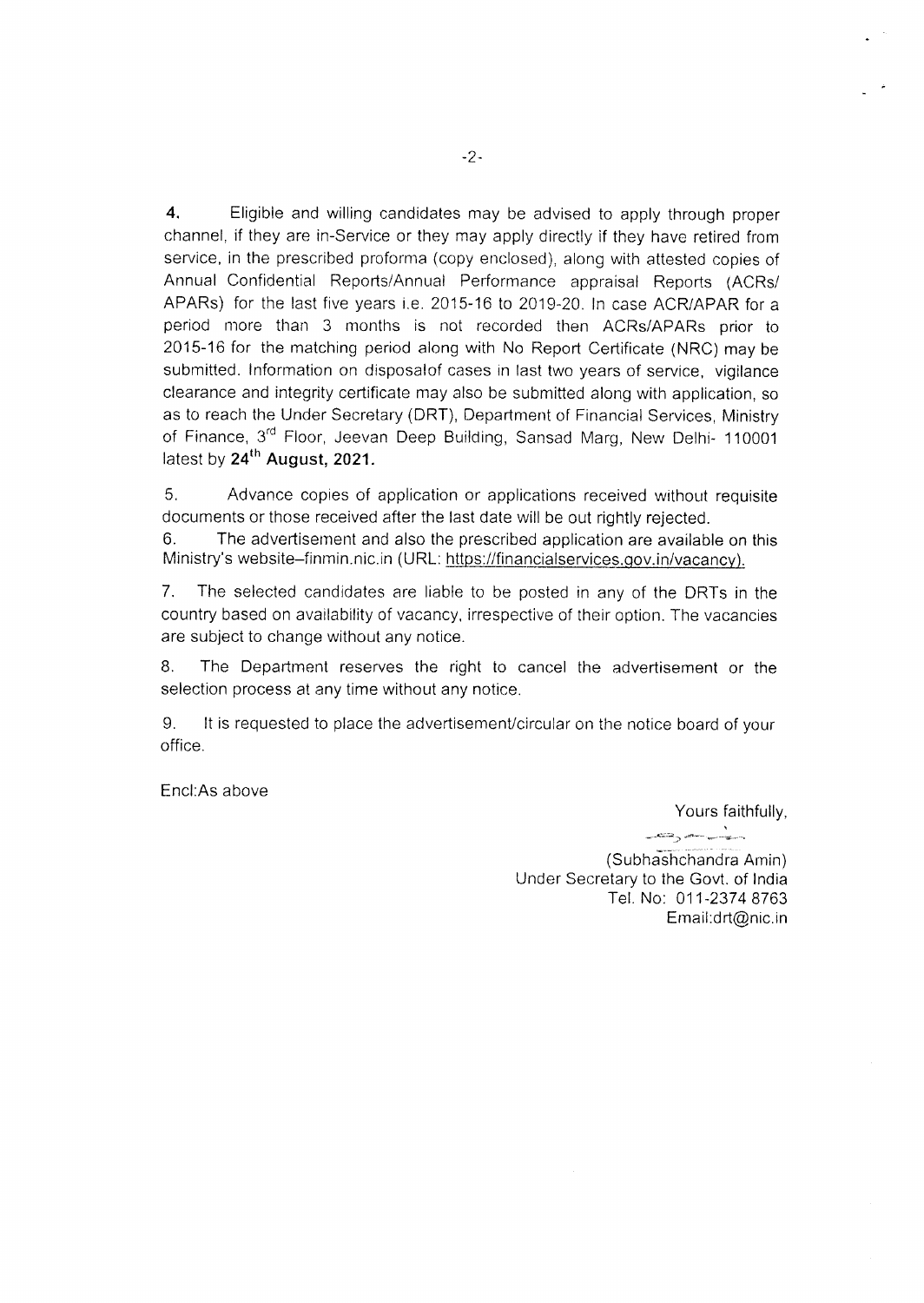#### PROFORMA

### APPLICATION FOR THE POST OF PRESIDING OFFICER IN DEBTS RECOVERY TRIBUNALS (DRTs) ON TENURE BASIS

- 1. Name in Full (in Block Letters) :
- 2. Date of Birth :
- 3. Father's/ Husband's name :
- 4. Present Address:
	- (i) Office (Address with tel. No.) :
	- (ii) Residence (Address with Tel. No}:
	- (iii) Email address:
- 5. Parent department's complete Address: (with Telephone No. and Fax No., email)
- 6. Educational qualifications :
- 7. (a) Date of entry into the service:
	- (b) Name of service:
- 8. (a)Present post held:
	- (b) Date of appointment in present post on regular basis:
	- (c) Present Pay~Level and Basic pay:
- 9. Date of return from previous Deputation/Tenure Post, if any:
- 10. If retired from service, date of retirement and post held:
- 11. Whether any Disciplinary action/ charge sheet is pending/contemplated against the applicant:
- 12. Date of return from previous Deputation, if any:
- 13. Whether you fulfill the qualification as mentioned vide para (1) of the advertisement/circular
- 13 No. of cases disposed of in past 2 years or last 2 years of service (if retired):

 $\ddot{\cdot}$ 

- 14. Details of experience in last ten years  $\ddot{\phantom{a}}$
- 15. Any other Qualifications/ Experience not covered above

Recent passport size photograph duly signed by the applicant

 $\ddot{\cdot}$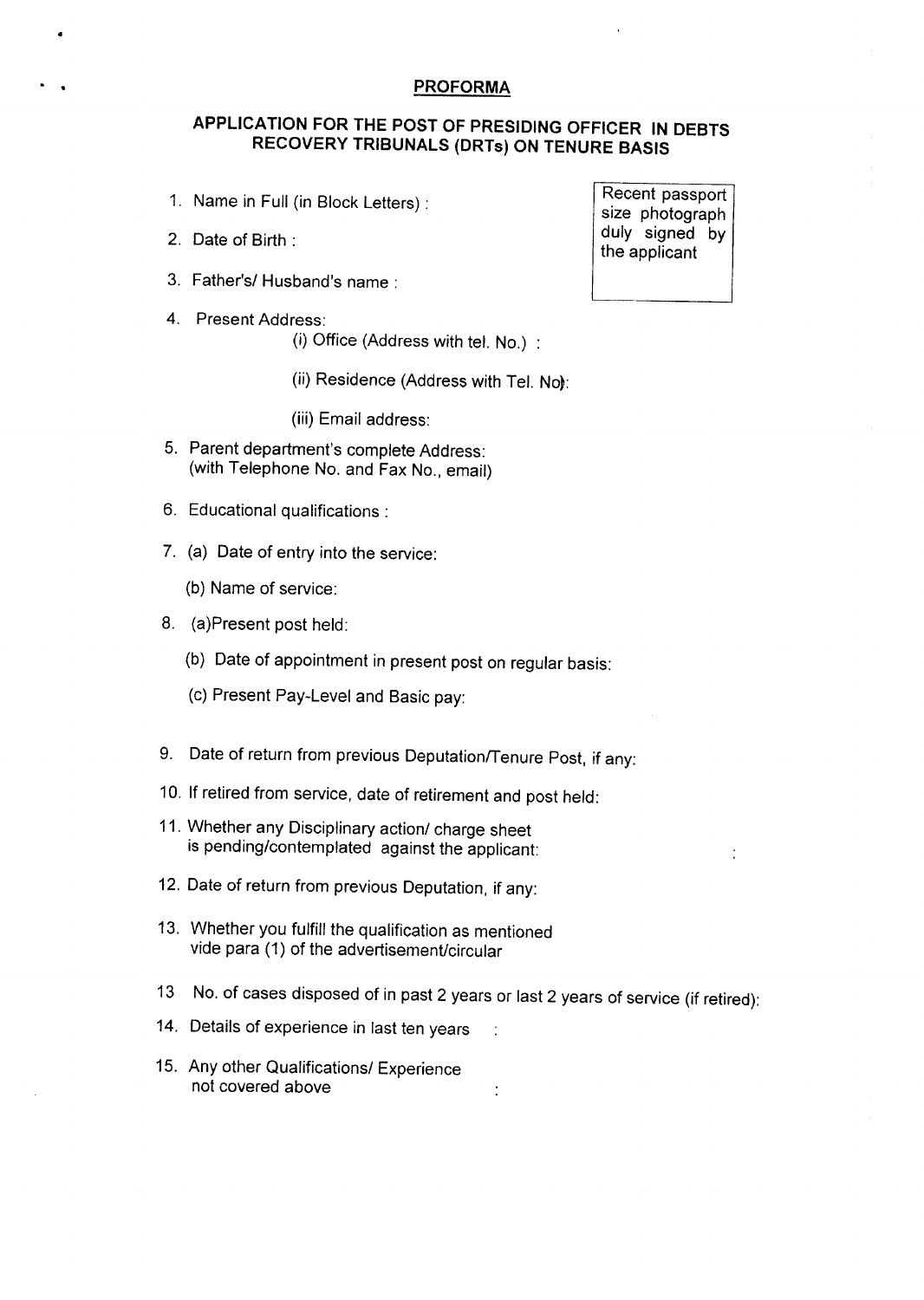|                                       | 16. Whether belongs to SC/ ST/ OBC/  |  |
|---------------------------------------|--------------------------------------|--|
|                                       |                                      |  |
|                                       | (In respect of existing vacancies) 2 |  |
|                                       |                                      |  |
|                                       |                                      |  |
|                                       |                                      |  |
| 18. Preference for place of posting 1 |                                      |  |
|                                       |                                      |  |
|                                       | unforeseen vacancies that may 3      |  |
|                                       | arise upto 31.03.2022                |  |

Certified that the information furnished above by me is correct.

Signature of Candidate:

 $\bar{\lambda}$ 

Place: Date:

Name:

 $\mathcal{A}^{\mathcal{A}}$ 

÷.